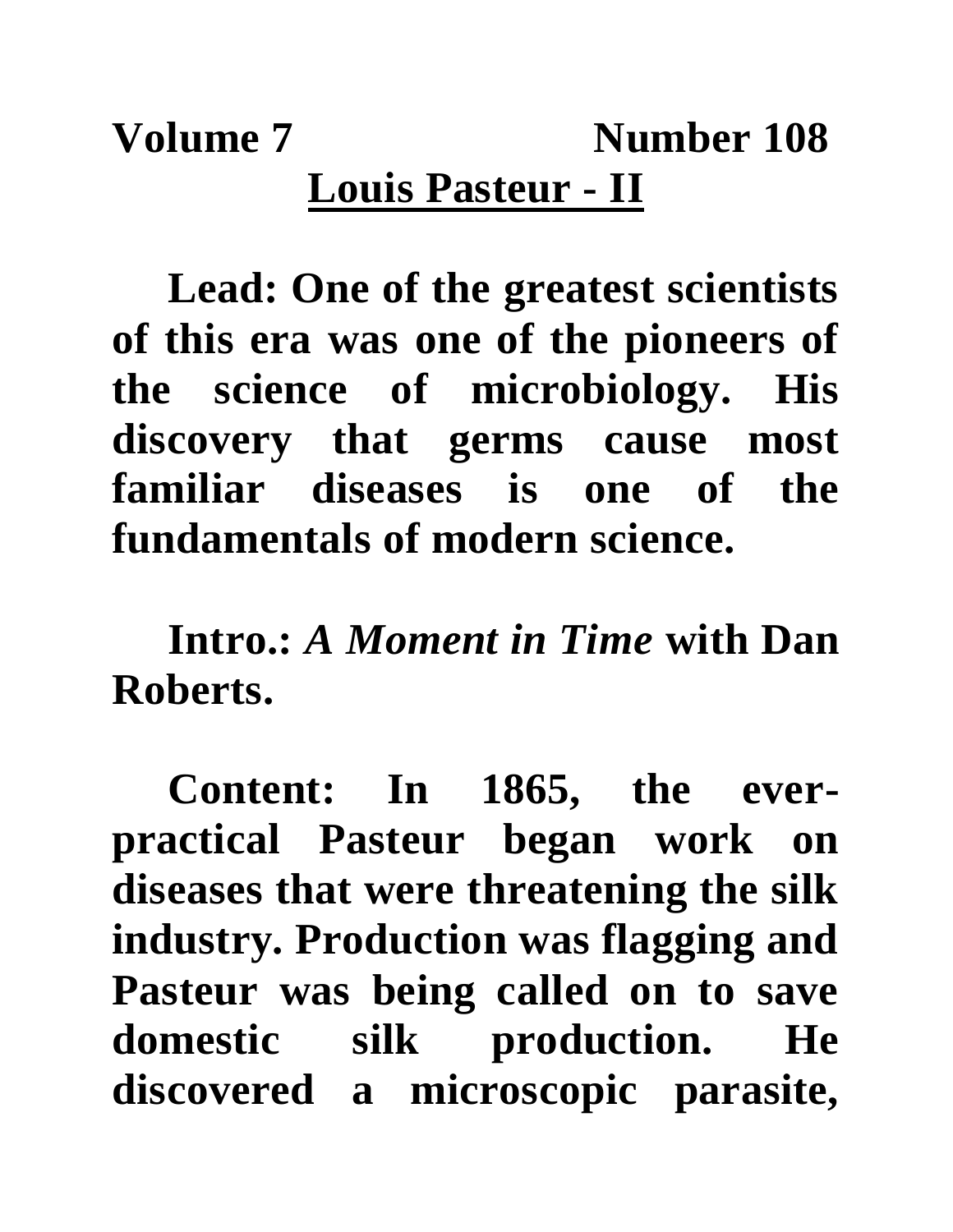**which along with faulty nutrition, were the culprits. It took three years to come to these conclusions, but soon the industry was on the rebound.**

**Yet perhaps Pasteur's greatest contribution was his firm establishment of the concept of germ theory. About 1877 he began studying anthrax and soon demonstrated that the disease was able to stay alive in the carcasses of dead animals and even in fertile soil. It survived in the form of highly resilient structures called spores. At the same time he began agitating for a change in hospital practices based on germ theory. Up until then sanitation was a very low priority was placed on sanitation. Hospitals were deadly**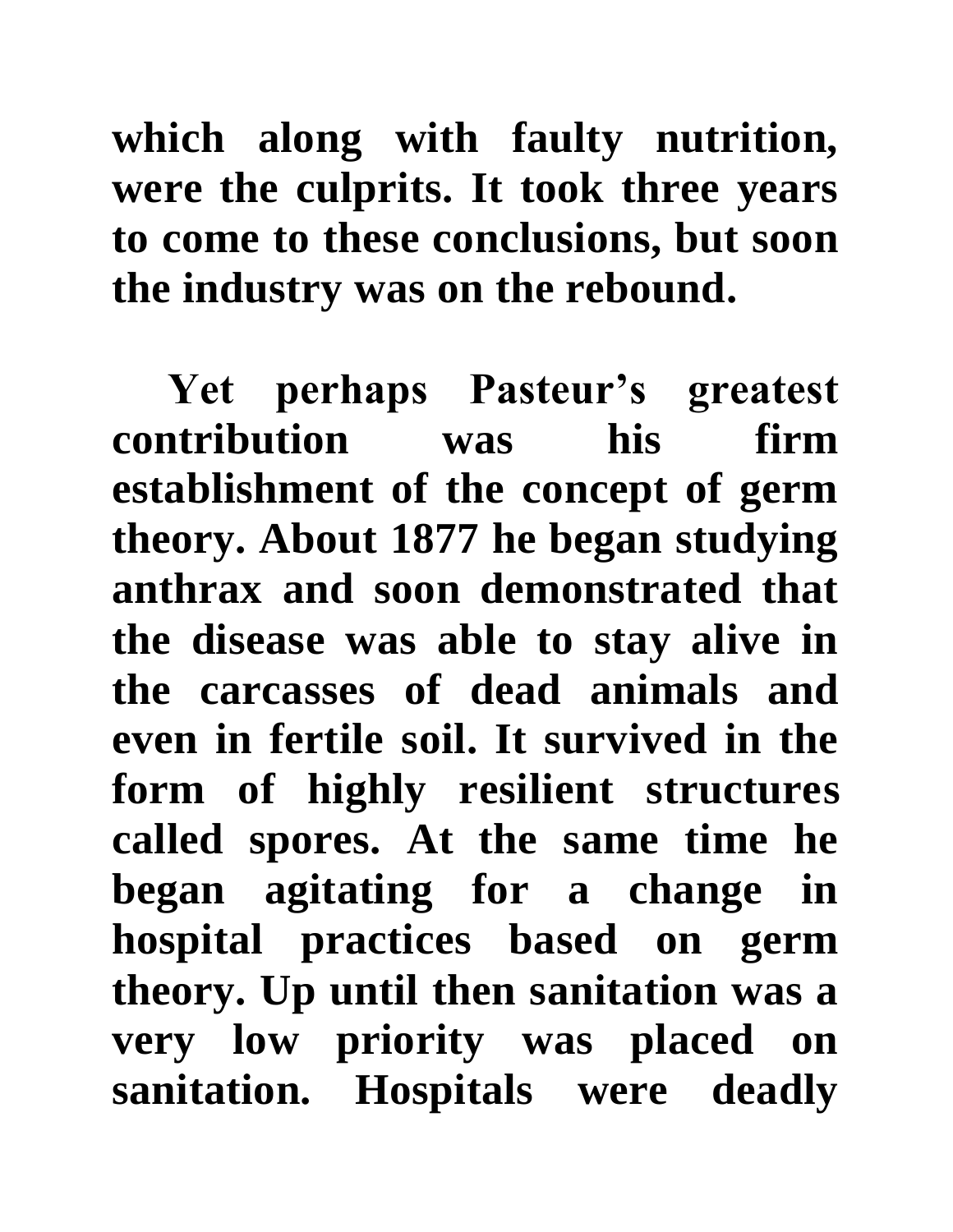**places where surgeons would operate on multiple patients without washing their hands between each procedure. Pasteur's efforts were an inspiration to Joseph Lister in the development of antiseptic surgery.**

**His final years were spent exploring vaccination and its effect on the immune system. In this he was following the work of Edward Jenner who in the 18th century had used an attenuated or weakened form of cowpox to prevent smallpox. First in chickens against cholera, then in goats and sheep against anthrax, and finally in dogs and humans against rabies, Pasteur paved the way for modern disease prevention. His accomplishments are all the more**